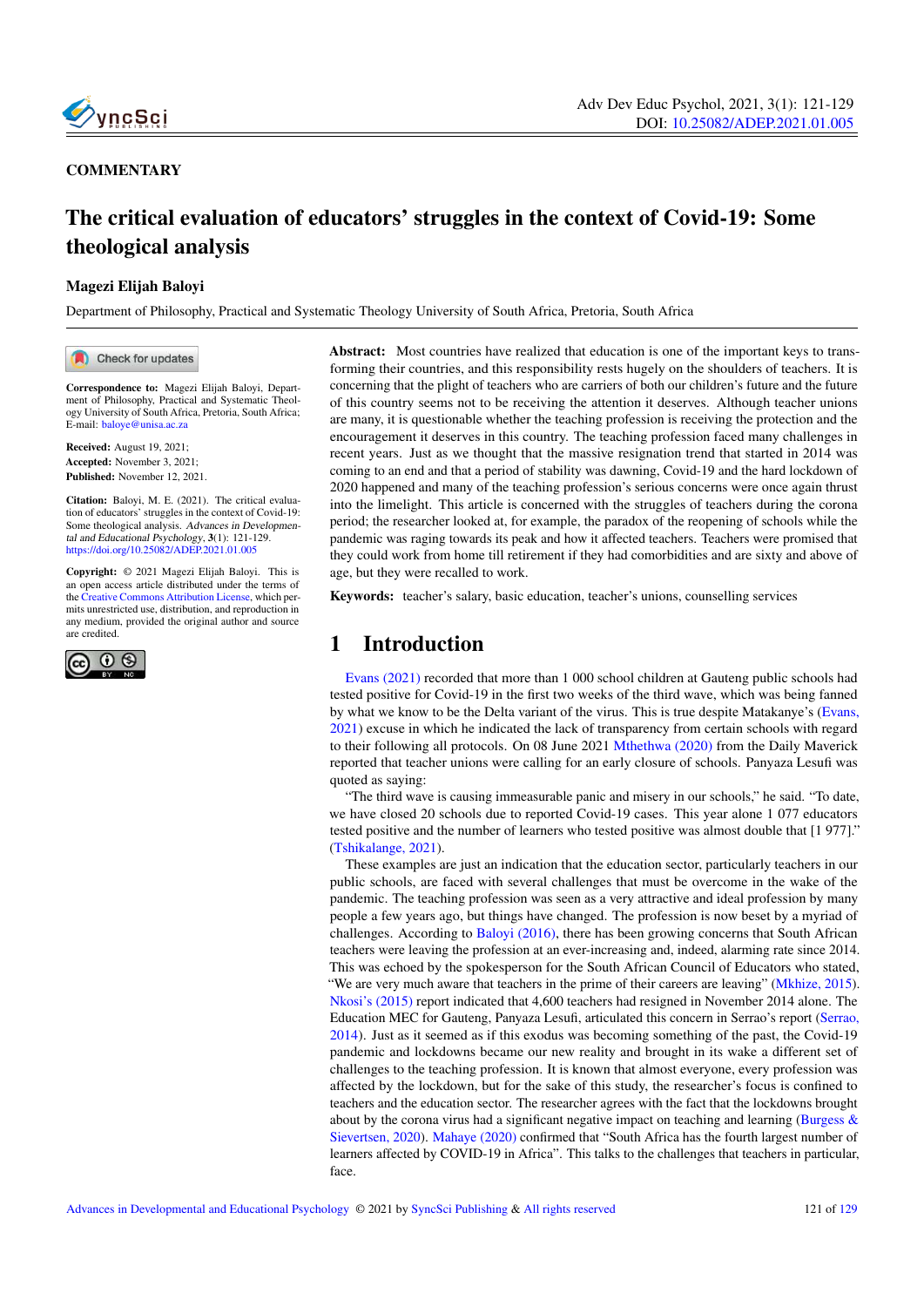It is the aim of this article to explore and unveil the challenges that teachers particularly in the basic education sector in South Africa are facing as a result of the Covid-19 pandemic. The researcher is not going to argue that the church or theology must take over the role of government in resolving the challenges faced by teachers, but to share a theological perspective which might assist the government in shaping the way forward. It should be noted that practical theology can not afford to be silent when challenges of any form are engulfing God's people. As much as other disciplines share in this challenge, theology will be irresponsible to fold its arms while the situation demands its contribution. This is part of what Cone (1975) said when he argued that God is always on the side of the poor and oppressed. It is true that the outbreak of Covid-19 has completely altered almost every aspect of life, education included. The president of the country, Cyril Ramaphosa, eventually declared an immediate closure of schools when he spoke to the nation on Sunday, 27 June 2021: "Schools will start closing from this Wednesday, the 30th of June, and all schools will be expected to be closed by the end of the week, on Friday. Contact classes at tertiary institutions will end by Wednesday, the 30th of June, with limited access to the institutions. Residences will, however, remain open,  $\cdots$  (Mabuza, 2021). With all these in mind, the intention of this article is to grapple with the challenges that South African educators face in the context of Covid-19.

### 2 Why (practical) theology

Without undermining the roles that were played by other disciplines in the lives of struggling teachers, it is the researcher's understanding that the challenges faced by teachers demand in a spiritual sense that theology also comes on board. Working hand in hand with and acknowledging authors from other fields like psychology, sociology, and others will help to address people's challenges in totality. Such authors include Domingo et al (2015), Batya & Becker (2015), *etc*. Shilubana (2019) quoted Baloyi "If God of theology is God of the world, then theology will be questioned if it does not adequately respond to people in their situations and contexts". There is much in the statement that emphasises that Practical Theology is a "restless" theology; it is always moving within the lives of people within their immediate situations. Veiling (2005) articulated that while it tries to debate the formalities in academic circles and papers, Practical Theology continually finds itself "without a home". This is one branch of theology that cannot afford to fold its arms when people are still faced with challenges, hence it attempts to move from problems to praxis. Practical theologians Bonino (2004), Lartey (1997), Clinebell (1984) and Steyn & Masango (2011) agree that unless the practical theologian is mindful of the contexts of those they intend to address, the theologian runs the risk of being irrelevant.

### 3 Background

Just like in the rest of the world, corona virus took South Africans by surprise when it landed in the country through the first person who arrived back in KwaZulu-Natal from a visit to Italy. This deadly, infectious virus forced a quick closure of almost everything in the middle of March 2020, including the education sector with the aim of slowing its spread.

Cleophas (2020) says:

"In South Africa, classroom pedagogy and online teaching and learning take place in a society that has been classified, according to a recent research-based study, [Inequality Trends in South](http://www.statssa.gov.za/publications/Report-03-10-19/Report-03-10-192017.pdf) [Africa,](http://www.statssa.gov.za/publications/Report-03-10-19/Report-03-10-192017.pdf) as the most unequal in the world. This finding was made three months before a national lockdown began on March 26. This means South Africans entered the lockdown period in unequal economic conditions and now experience it as such."

After four to five months of lockdown, online thinkers advised that for education to continue, digital teaching and learning which is part of the fourth industrial revolution was the route to take, hence departments and government embarked on making it work (Mishra et al, 2020). This implied that tools like Zoom, Teams, Google meet, webinars and others had to be deployed.

For Lederman (2020), embracing the digital academic experience was not by choice. Covid-19 forcefully pushed educational institutions, departments of education and government into a digital academic experience whether they were prepared or not. Mishra et al (2020) indicate that it cannot be denied that the normal or traditional system of teaching and learning right from elementary to tertiary level had all but collapsed during the lockdown. Considering the above, Lederman (2020) begs the question, "Will a shift to remote teaching be boon or bane for online learning?" There are many confirmations that teachers are amongst the working groups who are most vulnerable to the ravages of this pandemic. Ishmail (2020), in her article confirms that teachers are facing strain in their efforts of trying to cope with the 2021 first quarter reopening of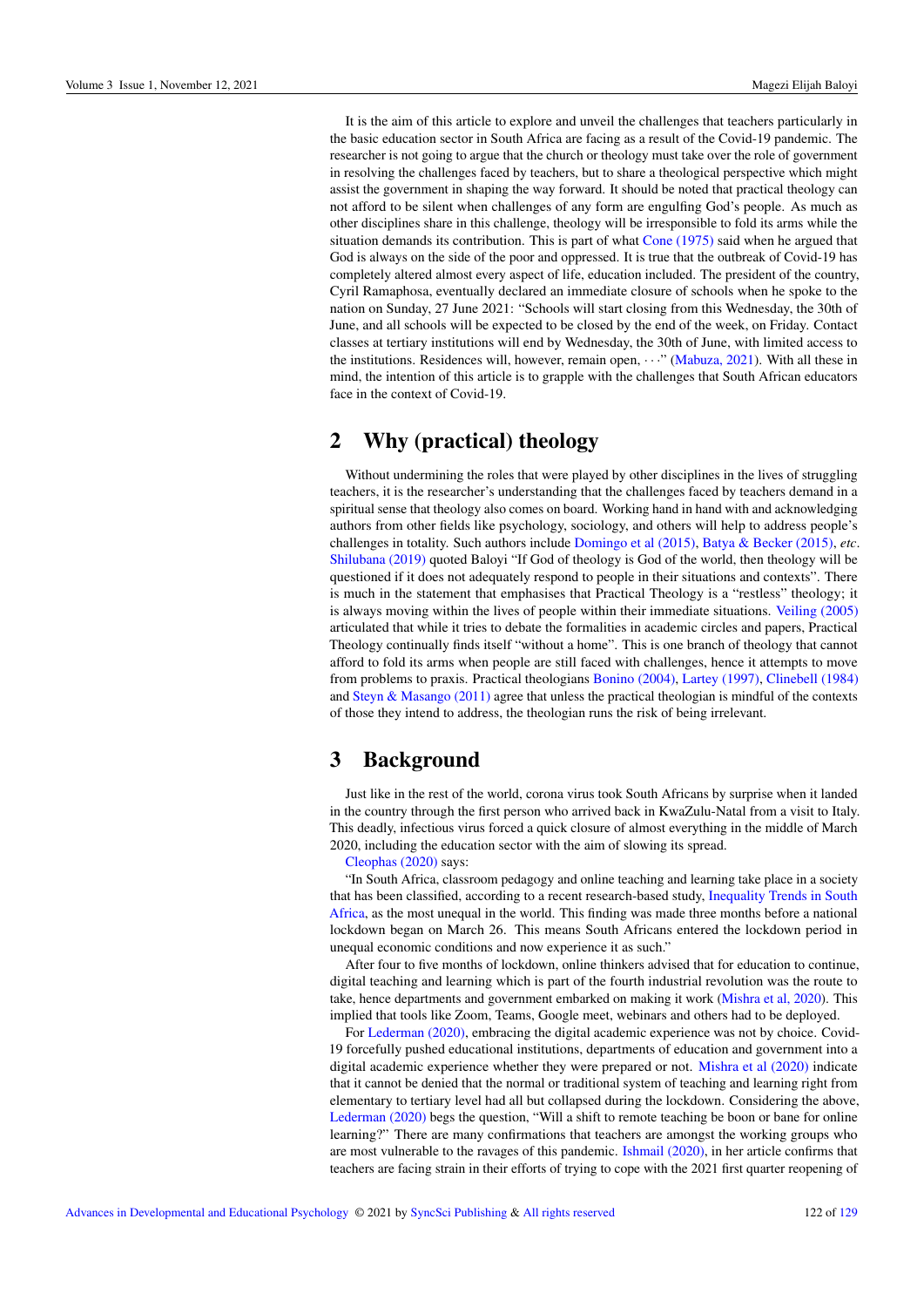the schools while the pandemic is still raging. This is even worse for the teachers in the Basic Education sector whose learners are still too young to be able to cope with online teaching, particularly those learners in poor schools that depend on a government subsidy.

## 4 Some of the challenges faced by basic education teachers

#### 4.1 Additional work without additional salary

The annual salary increase for teachers has been a bone of contention for some years now. This notion was confirmed by the Head of Human Resources of the KwaZulu-Natal Education Department who argued that the department should improve the working conditions as well as the remuneration of educators in order to keep them in the profession since many of them have started seeking for greener pastures elsewhere (Mkhize, 2015). Although this was before the arrival of the corona virus, there is evidence that teachers already had problems regarding their salaries as far back as 2014, meaning the lockdown only served to exacerbate the existing problems in the sector. It was mentioned that teachers would have to assist in ensuring that learners were distanced, their hands sanitized, that they were wearing masks and that they were accompanied to toilets and their hands washed. This is an added workload that was not agreed upon in their performance agreements. The next subsection echoes the additional work of counselling children as indicated below. Jacobus Cilliers, Brahm Fleisch, Cas Prinsloo and Taylor's (2020) article entitled: "How to Improve Teaching Practice" amongst others, can be used as guideline to what should be done when new work is added into teaching. The picture accompanying the article by Ishmail (2020) shows a teacher busy sanitising a learner – this takes considerable time, which should have been devoted to what the teacher has been hired to do, which is to teach.

#### 4.2 Counselling in schools

The lockdown situation undoubtedly leaves educators with much to think about; firstly, it is their own health that is at risk when schools reopen. Secondly, it is their responsibility to take the lead in the new normal but additionally they must now also ensure the safety of the returning children. These uncertainties engulfing educators already signal a need for them to receive counselling from professionals, unless the DBE is ready to use underperforming teachers in an uncertain environment without any basic support. For school headmasters it is also about thinking how to plan and juggle their work around limited resources as some staff would not be returning to work due to comorbidities. The assertion that online teaching is also a source of psychological stress is articulated by Wadhwa (2020). As much as Naman Wadhwa agrees with the strong need for counselling, he also argues that government should ensure that it makes available the necessary digital resources, especially to poor households in rural communities. Cheating among learners could become a common occurrence in the online environment and this brings an added challenge for teachers (Wadhwa, 2020).

According to Ndaba (2020), the Minister of Education, Angie Motshekga confirmed that high levels of psychological and emotional stress and restlessness were already prevalent among school communities regarding the perceived spike or peak of the outbreak of infections. This includes teachers, learners as well as parents. In the schooling context, this already indicates a demand for counselling for both teachers and pupils. There is much truth in what Suprinyato et al. (2020) mean when saying: "Counselling services in Covid-19 pandemic need to be optimized because all students experience various problems. Problems that arise in students are academic, personal, social, and career." It was noted that there was resistance from some teachers towards the Covid-19 vaccine which they are expected to take. Monama (2021) reported that the Department of Basic Education was trying to work with faith-based organisations because, "Gauteng announced that nearly 9 000 teachers and support staff did not want to be vaccinated". The fears and doubts that caused this resistance cannot simply be ignored since many of the underlying reasons might need to be addressed instead of just forcing them to be vaccinated.

There is a need for guidance and counselling services because learners from foundation phase to secondary school and even students at tertiary level are experiencing problems. The variety of issues experienced by students are mental health problems, misinformation problems, educational problems, and a lack of coping strategies (Pragholapati, 2020). The eNCA news channel (2020) is in possession of the report in which Minister Angie Motshekga was quoted as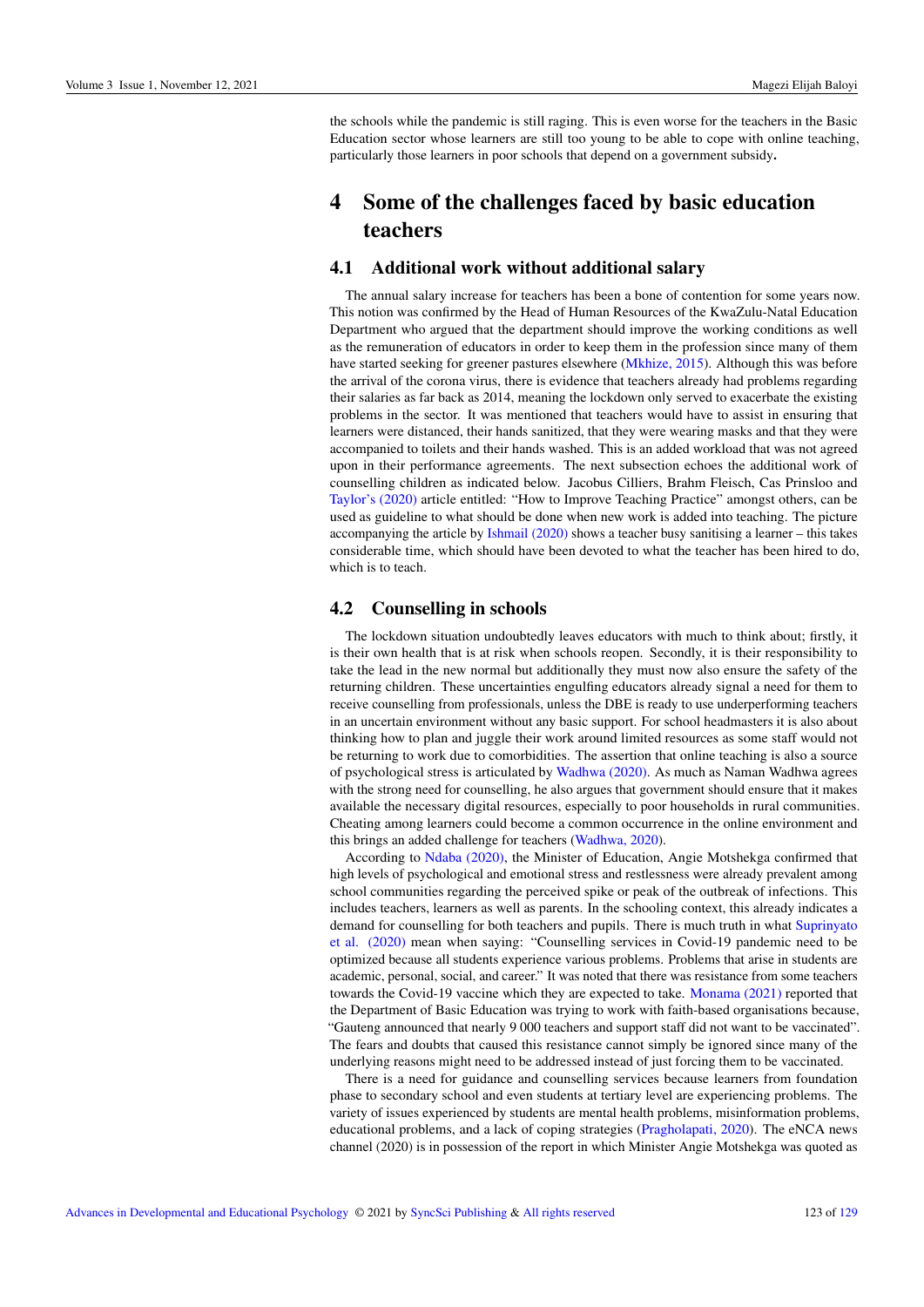saying: "Teachers should induct, orientate and counsel the learners who have already arrived at schools with the new Covid-19 environment".

The problem with the minister's statement, however, is that she places the responsibility on teachers to do counselling without such teachers having received any training to do so. The minister has previously acknowledged that teachers too are experiencing emotional and other challenges and yet, she expects teachers to act as counsellors to learners who are experiencing varying degrees of emotional and other trauma. The question begs, what do we do with qualified counsellors if teachers are expected to fulfil their roles. Does the Department of Basic Education now wish to nullify the counselling qualification and confer it on teachers? This might create serious controversy. It was never before expected of educators to have counselling as part of their qualification. All these unchallenged controversies will inform the results of the children at the end of the year since the unresolved situation is very likely to impact on the performance of educators. Recently, the president touched on teachers' woes again in his televised speech on 09 January 2021 when he could not say whether the planned reopening of schools for 27 January 2021 would proceed or not. Njilo (2021) sums up the uncertainty in her report in the Sunday Times as just adding to the dilemma in which teachers find themselves since those who are still on vacation and those who have gone to their rural homes for the school holidays do not know whether they should return to work or not. She was quoted as saying: "As schools and other educational institutions prepare to begin the new year, there is understandably concern about whether this is advisable in the midst of a second wave of infections". This kind of statement affects teachers as they have to plan their return to work or not. According to (Payne, 2021), this statement was contradicted by Mr Elijah Mhlanga, spokesperson for the DBE, who argued that (the reopening of) schools was a solution.

### 4.3 Technological online teaching without special training for teachers

Though from an Indonesian context, Putri et al. (2020) confirm that online teaching places extra pressure on teachers. Reilly (2020) quotes a teacher as saying: "I've not been trained to do any of this, and I don't want my students to be at a loss because I am in uncharted territory". The teacher in question argues that she is not an online teacher and it is this frankness about the situation in which teachers find themselves that needs the attention of the department and government.

The truth is that to expect teachers to do justice to teaching through methods that they were not trained in, is not only unfair, but also against labour practices. A good start in addressing the issue of teachers' enhancement of technologies will be to try and address it in the form of the following question which Glutsch et al. (2020) did in the German context:

"How do school computer technology (*e.g.*, ICT tools available), teachers' professional competence (*e.g.*, technological pedagogical knowledge, TPK), and opportunities for developing digital competence to which the teachers were exposed during training affect their successful mastery of such challenges?"

Considering this question, it should, however, be noted that in the South African context, there are many senior teachers whose training some 30 to 35 years ago did not even include computers as part of their curricula, but they are now expected to be competent in online teaching. It is this kind of expectation that will compromise learners' futures as senior teachers (and in all probability many younger teachers too) are grappling with teaching online without ever having received any training in this regard. I cannot agree more with Plitnichenko (2020), in her article entitled "10 Challenges of E-Learning during COVID-19" when she says: "It's hard for teachers, students, and parents to start using a learning management system or any other digital tool out of nowhere without additional training." It is a very strange expectation that teachers are supposed to move their classes online right away having no additional training and with no extra budget (Plitnichenko, 2020). There is evidence that even first world countries like Germany, France and Italy are still lagging behind in their schools regarding the expected information and communication technologies (ICT) transformation progress (Duckworth et al., 2019).

Potter et al. (2020) agree that online teaching involves working through a whole set of challenges relevant to technology in teaching. The question that can be raised in this context, is whether our teachers who were traditionally trained to teach in physical classes are equipped to cope with the demands of the technology, let alone the purchasing of equipment which is the task of the department. Rapanta et al. (2020) are in agreement that the majority of teaching staff even in the basic education sector are expected to prepare and deliver their classes away from formal classrooms, with all the practical and technical challenges this entails, and often without proper technical support. Although these authors did not refer to the South African context, their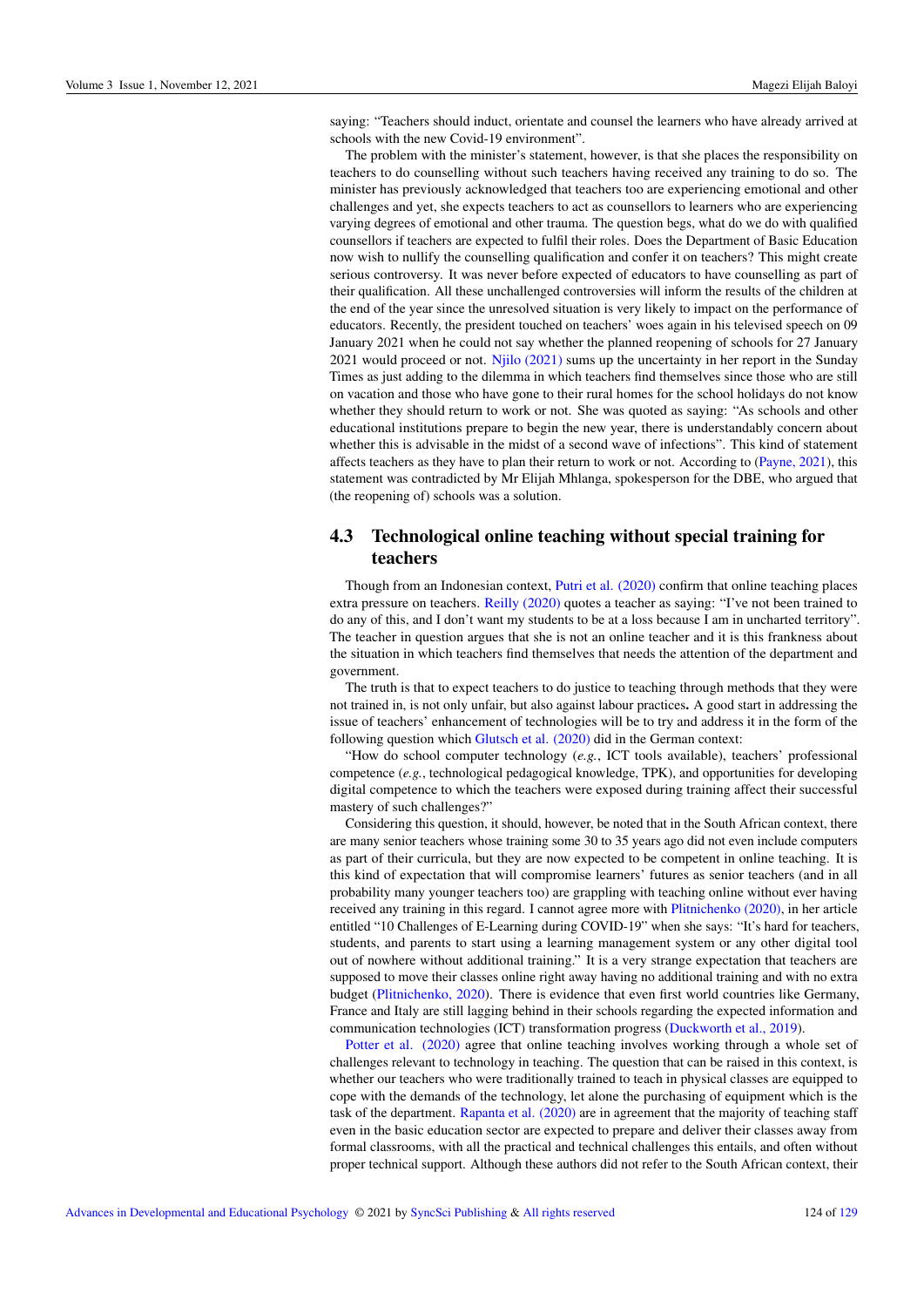sentiment was echoed several times in South Africa, especially in respect of those teachers with comorbidities since they should avoid the formal school setting at all costs.

#### 4.4 The need to address dilemma/challenge of replacing outgoing teachers

Ngqakamba (2021) is of the opinion that it is not going to be easy for the department to fill the vacancies created by teachers who passed away as well as those who resigned due to their comorbidities. While the expectation of each class is to have a teacher at the reopening of schools, the sad reality is that teachers and their principals are on their own in this regard. They will have to ensure that those classes where teachers have died or resigned, are taken care of. Writer (2021) indicated that a presentation was submitted to parliament in which National Treasury and the South African Teachers Union (SAOU) warned about further teacher shortages while classes are already overcrowded. In other words, some of the schools are expected to produce quality teaching and learning, without enough teachers to ensure that it happens. The is obviously going to take its toll on the surviving teachers, adding to their existing fears and anxiety and all other human challenges they already face because of the pandemic.

Cruywagen (2020), Daily Maverick reporter indicates that 1 700 teachers died in South Africa after contracting Covid-19, while in just one week during December 2020, 32 teachers died of the virus. Basic Education spokesperson, Elijah Mhlanga confirmed the grief of the teaching fraternity in December 2020 after the loss of so many teachers during that time and the concern this raised. In her latest report dated 14 February 2021, the Minister of Basic Education, Mrs Motshekga indicated that 1 169 teachers died of Covid-19 from December 2020 to February 2021 alone. She went on to say that from 12 February 2021, 159 deaths of teachers had already been reported (Matangira, 2021).

According to Shange (2020), a massive problem is looming in 2021 for education. Shange is of the opinion that the second and possibly third waves of the pandemic will wreak even further havoc in the education sector in South Africa. On 13 January 2021 between 06h00 and 07h00, the Munghana Lonene FM radio programme entitled "Tiko axi etleri" interviewed Mr Mboweni Ganyani of NATU, who emphasised that their union suggests that the reopening of schools must be postponed to mid-February 2021 after the vaccination of both teachers and children because if the reopening was to be on 27 January, teachers would still be facing many challenges. The founder of Parents Against opening of Schools, Venessa le Roux was also in full support of the delay of the reopening of schools in January 2021. It was finally reported that "the Basic Education Department has decided to delay the reopening of both public and private schools". The original opening date of 27 January 2021 was pushed to 15 February 2021, due to the outcry by teachers, unions and parents (Khubeka, 2021).

The reopening of schools remains traumatic for teachers since they are expected to return to schools in which their safety is not guaranteed. There is also no word from the DBE as to whether those educators who passed away during this time would be replaced or not.

Sobuwa (2020) reported in the Sowetan (1 July 2020) that 20 000 teachers were reportedly above 60 years of age and were suffering from comorbidities which will exclude them from returning to the workspace. However, Minister Angie Motshekga in Maqhina (2020) argued that there would be no hiring or replacing of teachers. That was her response to the question by her fellow parliamentarian Nomsa Marchesi from the DA as she said: "There will be a few cases where schools will require additional classroom space to accommodate learners. On the whole, there will be no need to appoint additional educators in large numbers to accommodate social distancing" (Maqhina, 2020). Although clear that some teachers would not be able to continue with their work as planned, the minister is adamant that they would not be replaced. The implication of the minister's statement is that those left on duty would have to double their workload to serve all learners. It is against labour law to add to an employee's contracted work without negotiating or getting the employee's consent. News (2020) reported thus:

"As part of President Cyril Ramaphosa's Presidential Employment Stimulus Programme, the basic education sector aims to create 200,000 employment opportunities for Education Assistants and 100,000 for general school assistants. The BEEI seeks to address Covid-19 academic disruptions as well as some of the lingering systemic challenges. Education Assistants will support teachers in the classroom and provide extra support to learners. General school assistants will help schools to comply with Covid-19 protocols while ensuring that teaching and learning take place in a safe, secure and hygienic environment."

This project kicked off and assistants were hired but there is no mention of qualified teachers being hired. It can also be questioned why this assistance was rendered so late, as teachers had to struggle with learners since the reopening of schools in July 2020. Matiso (2020) reported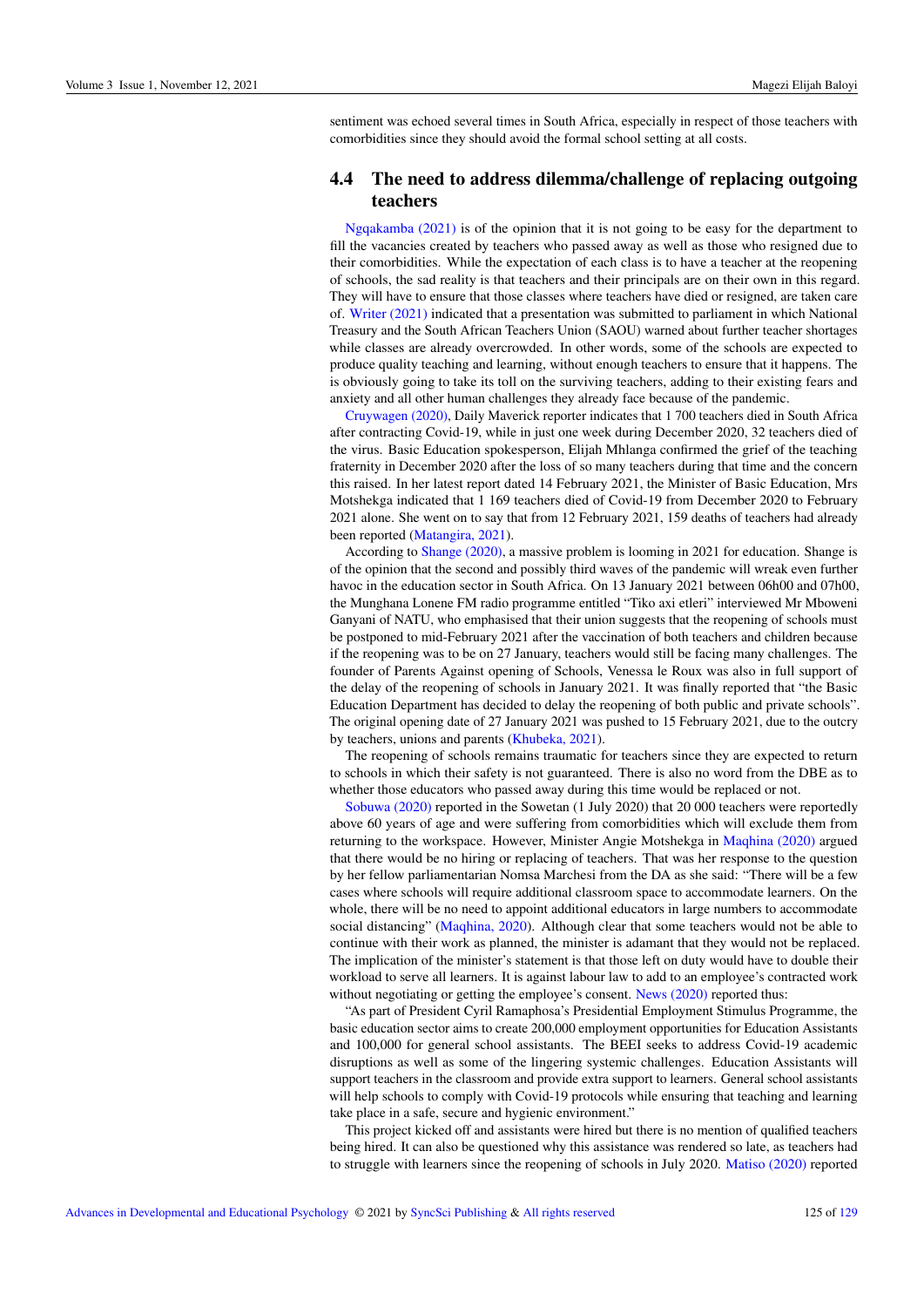that the Department of Basic Education indicated that they had financial challenges and was not able to employ teachers to substitute or replace those who have been granted permission to stay at home with full pay because they suffer from comorbidities which made them more vulnerable to Covid-19.

At this point the DBE reneged on its concession granted to the 22 500 teachers who suffered from comorbidities. These Covid-19 were granted in accordance with Education Labour Relations Council's Collective Agreement 1 of 2020. These teachers were now expected to return to work with immediate effect (Ngqakamba, 2020). These sudden changes without proper consultation with employees just demonstrate how African leadership is lost to government. These inconsistencies make room for confusion and uncertainty and it affects teachers psychologically while the teacher unions just watch from the stands. Ngqakamba (2020) further indicated that the agreement regarding the concession to teachers had been signed by education director general Mathanzima Mweli on 30 May 2020 as well as by SADTU representative, Mugwena Maluleke. The controversies regarding teachers that the DBE has been involved in since the lockdown began is not only concerning, but can in their own cause anxiety, uncertainty and insecurity amongst teachers, which can add to the health problems of those already suffering from comorbidities. This is the type of stress which no responsible and civilised government should visit upon its citizens.

### 5 Way forward

Besides being one of the countries in which the spirit of Ubuntu should prevail to an extent where we see our teachers as our brothers and sisters, it should firstly be understood that reasonable demands relating to their work can be made on teachers. Both learners and teachers need, among other things, pastoral care and counselling and this is where practical theologians can come in by training pastors to render counselling to them. This training does not necessarily demand practical theologians to practise, but that they teach and train local pastors to do this. Any form of stress and psychological brokenness affect the health of the individual and therefore pastoral care is important in dealing with that. Frank et al. (2013) indicated as quoted in Baloyi (2016) that schools need teacher counsellors. This, however, is not common practice in South African public schools. Collaboration between the local church, school and the department of education is vital to ensure that every school is afforded the opportunity to make use of the available pastoral services or counselling. This sentiment is echoed by Lyall (Pretorius & Van, 2003) in the following: "Christian counselling, based on the Word of God, can stand on its own feet and has a place and role to play in the society". Just like some churches have adopted police stations and hospitals, they should also adopt schools in their areas. Research has indicated that although we are living in a constitutional democracy which promotes freedom of religion, a bigger percentage of school children and their teachers are not averse to Christian prayer during assemblies and other public events at schools. De Vos (2015) said:

"The Federation of Governing Bodies of South African Schools (Fedsas) contends in court papers that it was perfectly acceptable for schools to embody a Christian ethos and to promote 'Christian values' (whatever this may mean) in public schools as long as the vast majority of parents desire it. (p. 1)"

This, according to Baloyi (2016), is a good opportunity for local churches to get involved in matters affecting the education of their children as well as to assist their schoolteachers. There is an undeniable need that, like in other countries, schools employ qualified counsellors who will be looking at all school challenges holistically to ensure that learners and educators receive the necessary attention they deserve. This researcher aligns himself with the truth of the research entitled: "Teacher professional quality: Counselling services with technology in Pandemic Covid-19" which clearly indicates the role of the counsellor (Supriyanto et al., 2020).

The fact that teacher unions are divided just adds to teachers' challenges. This was evident when some unions wanted schools closed while others were bowing to the DBE's call for reopening. Mthethwa (2020) gave a clear example when indicating that SADTU and Naptosa only came in later to join the call for the closure of schools which had been initiated by Cosas and EUSA. The kind of the division that exists between these unions only adds more uncertainty and confusion. Mugwena Maluleke, SADTU General Secretary was quoted as saying "The employer is always more powerful. To balance that inherently unequal relationship, there has to be a strike, to break the deadlock and go back to the table as equal partners" (Berger, 2020). Disunity has been one of the biggest sources of inequality as well as failures in a country that is still trying to get to terms with the democratic way of life. It cannot be expected of the educators to take decisions that might go against their employer on their own while they are paying members of recognised labour unions. The government is ensuring that the teachers are on how to use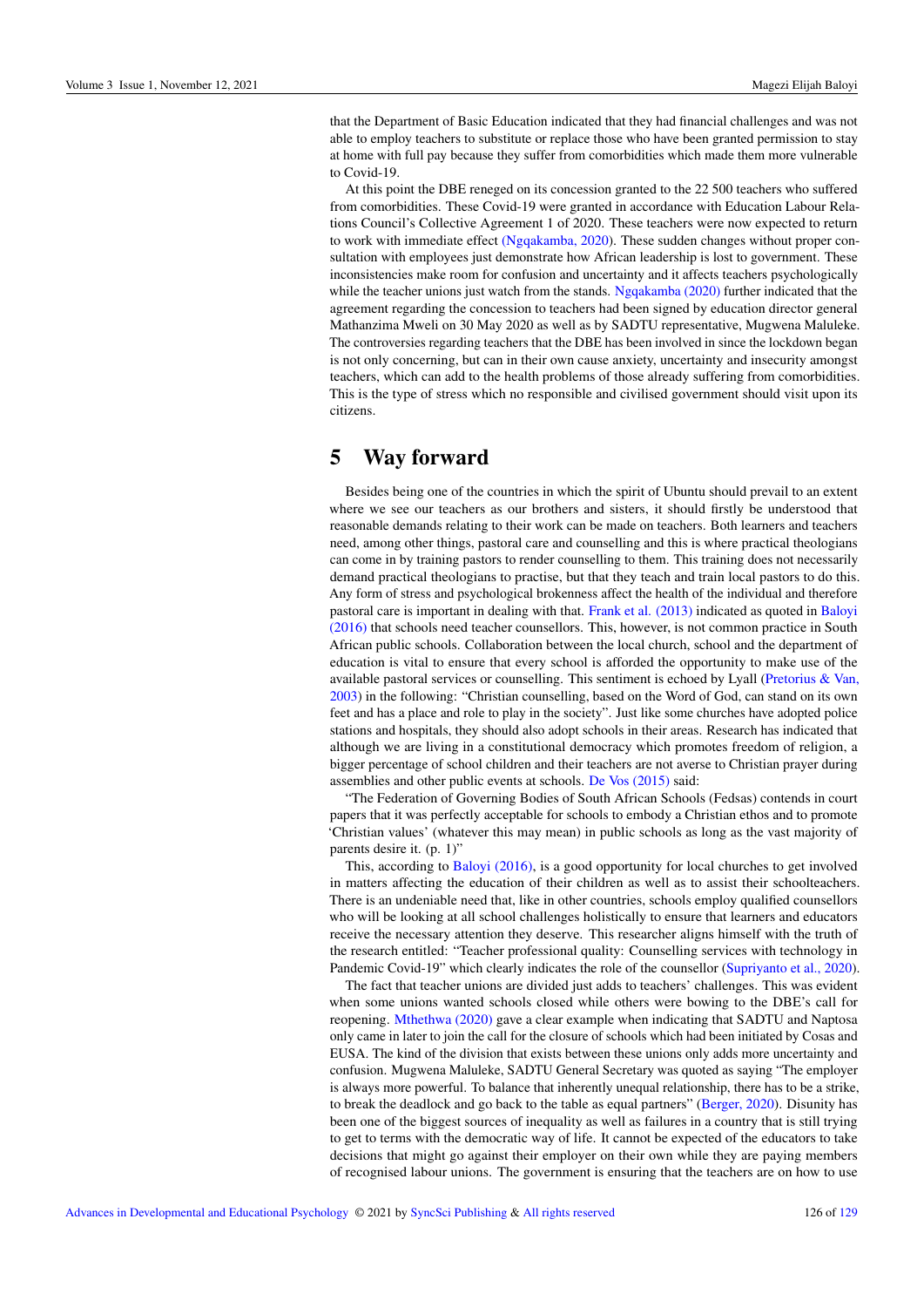computer-based learning in order to enable them to provide learners with unlimited access to online materials (Mahaye, 2020). It will be unfair for the government to expect teachers who were working on chalkboards before the lockdown to successfully render online teaching at the switch of a button without having received any form of training in this regard.

Teachers need their untold stories to be listened to. Stapelberg (2017) is of the opinion that most teachers have internalised their emotions and that in itself, becomes a form of selfpunishment. She says: "When we looked back on how this happened, we saw self-punishment connotations in words like 'falling short, afraid to speak, not paid enough, feeling punished by the government, humiliation." Although Stapelberg's research focused on the challenges faced by female teachers, much of her research talks to teachers in general and this is one such instance. Bottling up challenges and frustrations because you are not afforded a safe space in which to verbalise it is an unhealthy situation which the department must look at, particularly because only healthy workers can deliver production. It is a good narrative approach to allow teachers an ear to also share their stories to give meaning to their lives. I agree with Morgan (2005) that teachers can be assisted to avoid blaming themselves or their career when they are allowed to unfold their struggles and negotiate their meanings. During the exchanges about teachers' return to work, the voices that went up were those of union representatives, SGBs, principals and parents, but teachers themselves were not clearly heard.

Another approach, which is typically African will be to involve the wider school communities in South Africa in trying to interpret and re-interpret their experiences which could nurture a sense of achievement that can be a journey to healing. This comes from the Ubuntu spirit where collective storytelling can be empowering for all affected and involved (Stapelberg, 2017).

### 6 Conclusion

Apart from teachers having had many other challenges before the onset of the pandemic, Covid-19 has just added to the woes of the already struggling teachers. Having to take on additional workloads without salary increases is one of the problems, while the expectation of having to teach online, using technology that they had not been trained to use, is another. Teachers are also emotionally scarred as they have lost colleagues to the pandemic and many others have resigned because they suffer from comorbidities and thus fear for their lives. Unfortunately, matters are made worse when the DBE expects these very same overwhelmed and emotionally scarred teachers to counsel the traumatized learners in their care. The concern of practical theology is that something must be done if the situation and more specifically the education off our children is to be rescued. We cannot possibly expect teachers to give their best in the abnormal situation in which we currently find ourselves. Government, parents, SGBs and all other stakeholders need to act on the plight of our teachers for the sake of our country's future – our children. When the education sector bleeds, the future of the country bleeds.

### Conflict of interest

The author declared no potential conflict of interest with respect to the research, authorship, and/or publication of this article.

### **References**

- Asmal, L., Domingo, A. K., Volmink, J., Esterhuizen, T. M., Volmink, J., & Seedat, S. (2015). Investigating the association between diabetes mellitus, depression and psychological distress in a cohort of south african teachers: research. African Journal of Health Professions Education, 105(12), 1057-1060. <https://doi.org/10.7196/SAMJ.2015.v105i12.9843>
- Baldwin, N. (2020). Mothekga to face off with unions. The Star, 17 July, 2020.
- Baloyi, M. E. (2016). The church's pastoral role concerning challenges faced by teachers in South-African public schools: Some practical theological perspectives. Die Skriflig 50(1), 1-9. <https://doi.org/10.4102/ids.v50i1.2107>
- Batya, R., & Becker L. (2005). Exploration of the narrative accounts of South African teachers working in a gang-violent community in the Western Cape. International Journal of Social Welfare, 14(2), 107-115.

<https://doi.org/10.1111/j.1369-6866.2005.00347.x>

- Berger, M. (2020). Teachers unions around the world clash with governments over coronavirus and school reopening plans. The Washington Post, dated 12 September 2020.
- Bonino, M. (2004). An introduction to Third World theologies, Cambridge University Press, Cambridge.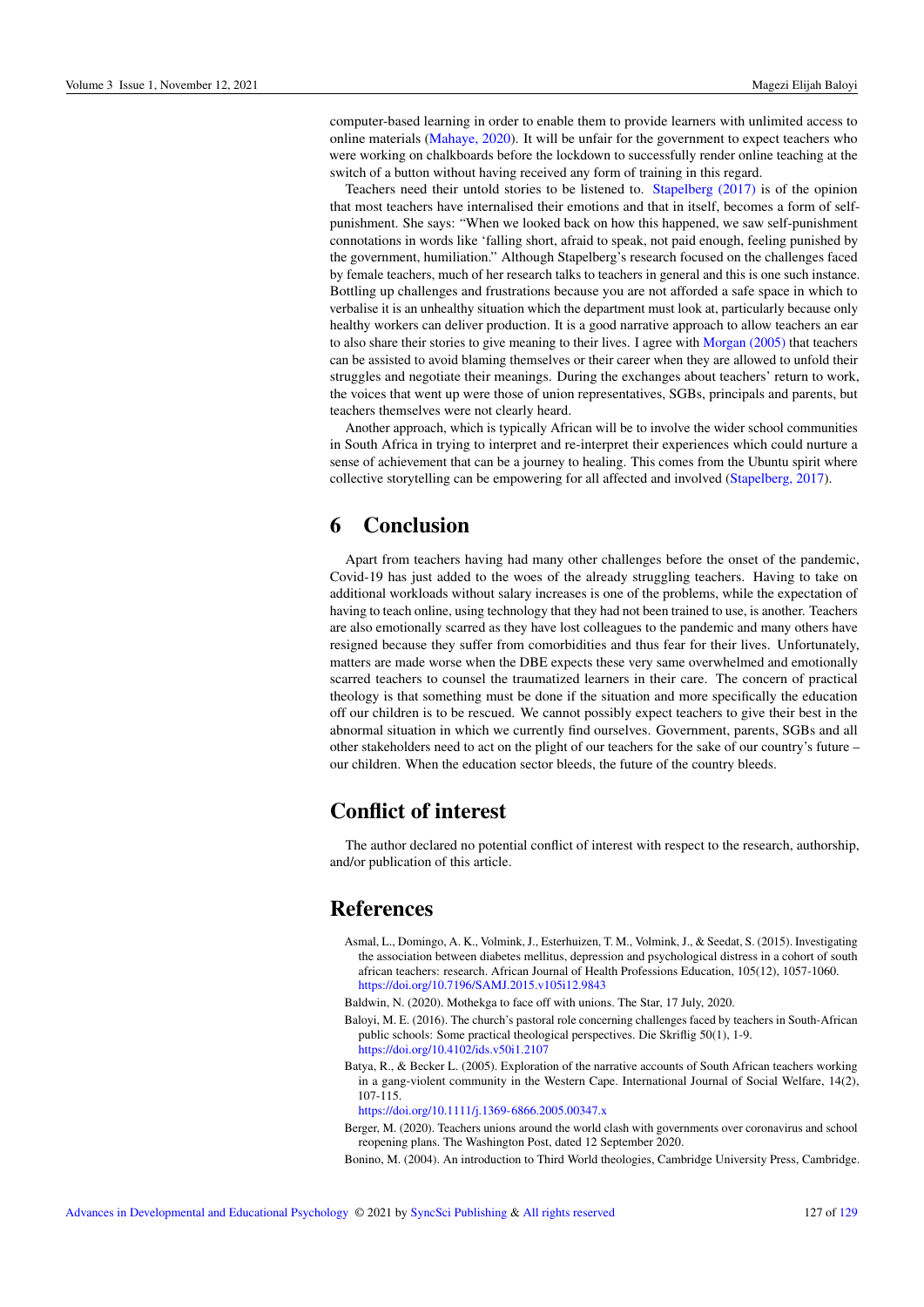Burgess, S., & Sievertsen, H. H. (2020). Schools, skills, and learning: The impact of COVID-19 on education.

<https://voxeu.org/article/impact-covid-19-education>

Cilliers, J., Fleisch, B., Prinsloo, C., & Taylor, S. (2020). How to improve teaching practice?: an experimental comparison of centralized training and in-classroom coaching. Journal of Human Resources, 55(3), 926-962.

<https://doi.org/10.3368/jhr.55.3.0618-9538R1>

- Cleophas, F. (2020). Covid-19 pandemic highlights challenges of online teaching and learning. Mail and Guardian, 06 August 2020.
- Clinebell, H. (1984). Basic types of pastoral care and counselling, Abington Press, Nashville, TN
- Cone, J. H. (1975). God of the oppressed, Seabury Press, New York.
- Cruywagen, V. (2020). Call to delay reopening of schools. Maverick Citizen dated 07 January 2021.
- De Vos, P. (2015). 'Religion in schools: Time to decolonize our education? Constitutionally speaking', viewed 11 November 2015.

<https://constitutionallyspeaking.co.za>

- Fraillon, J., Ainley, J., Schulz, W., Friedman, T., & Duckworth, D. (2020). Preparing for Life in a Digital World: IEA International Computer and Information Literacy Study 2018 International Report. <https://doi.org/10.1007/978-3-030-19389-8>
- Julia, E. (2021). Covid cases on the rise at schools in Gauteng. Daily Maverick dated 08 June 2021 and accessed on 30 June, 2021.
- Knig, J., Jger-Biela, D. J., & Glutsch, N. (2020). Adapting to online teaching during covid-19 school closure: teacher education and teacher competence effects among early career teachers in germany. European Journal of Teacher Education, 43(3), 608-622. <https://doi.org/10.1080/02619768.2020.1809650>
- Khubeka, T. (2021). Dept confirms reopening of schools postponed by two weeks. Eyewitness news, dated 14 January 2021 and accessed on 14 January, 2021. <https://ewn.co.za>
- Lartey, E. Y. (1997). In living colour, an intercultural approach to pastoral care and counselling, Wellington House, London
- Lederman, D. (2020). Faculty Confidence in Online Learning Grows. Envisioning Higher Education's future
- Lonene, M. (2021). Tiko axi etleri. Broadcasted between 06h00 and 07h00 on 13 January, 2021.
- Mabuza, Ernest. (2021). School holidays brought forward as number of Covid-19 cases rises. Sowetan Live dated 28 June, 2021.
- Mahaye, N. E. (2020). The Impact of COVID-19 Pandemic on Education: Navigating Forward the Pedagogy of Blended Learning.
- Mayibongwe, M. (2020). There's no need to employ extra teachers, says Angie.
- Matangira, L. (2021). 1,169 teachers, 19 pupils succumbed to covid-19 since March 2020-Dept. Eyewitness News, 14 February, 2021.
- Matiso, S. (2020). The Department of Basic Education is reported to be struggling to employ substitute teachers during the COVID-19 pandemic. Listeners' debate whether teachers with comorbidities should retire earlier at 11h00 am in Radio 702 on 02 September, 2020.
- Mishra, L., Gupta, T., & Shree, A. (2020). Online teaching-learning in higher education during lockdown period of covid-19 pandemic. International Journal of Educational Research Open, 1, 100012. <https://doi.org/10.1016/j.ijedro.2020.100012>
- Mkhize, N. (2015). 'Indebted teachers resign to raid their pensions', viewed 25 July, 2016. <https://www.bdlive.co.za>

Morgan, A. (2000). What is narrative therapy? Dulwich Centre Publications.

- Mushaandja, J., Haihambo, C., Vergnani, T., & Frank, E. (2013). Major challenges facing teacher counsellors in schools in Namibia. Education Journal, 2(3), 77-84. <https://doi.org/10.11648/j.edu.20130203.13>
- Mthethwa, A. (2020). Teacher unions strengthen calls for schools to close mid Covid-19 peak. Daily Maverick, dated 15 July, 2021.
- Njilo, N. (2021). Will they or won't they? Cyril says there is concern about reopening schools. Sunday Times dated 11 January, 2021.
- Nkosi, B. (2015). Motshekga blocks re-employment of thousands of teachers. Mail and Guardian, 8 April, 2015.
- Ngqakamba, S. (2020). Lockdown: It is back to school for teachers who were on leave due to comorbidities News 24 blog posted on 19 September 2020 and accessed in 02 January, 2021. <https://www.news.com>
- Ngqakamba, S. (2021). School reopening: A rundown of some of the headaches as 15 February looms. News 24, dated 11 February, 2021.
- News, S. A. (2020). Government is hiring 200,000 assistants to help in South Africa's schools how to apply. Business tech blog posted on 10 November, 2020. <https://www.businesstech.co.za>
- Payne, S. (2021). Schools will reopen on 27 January, as planned, says Department of Basic Education. Daily Maverick, dated 10 January 2021 accessed on 12 January, 2021. <https://www.dailymaverick.co.za>